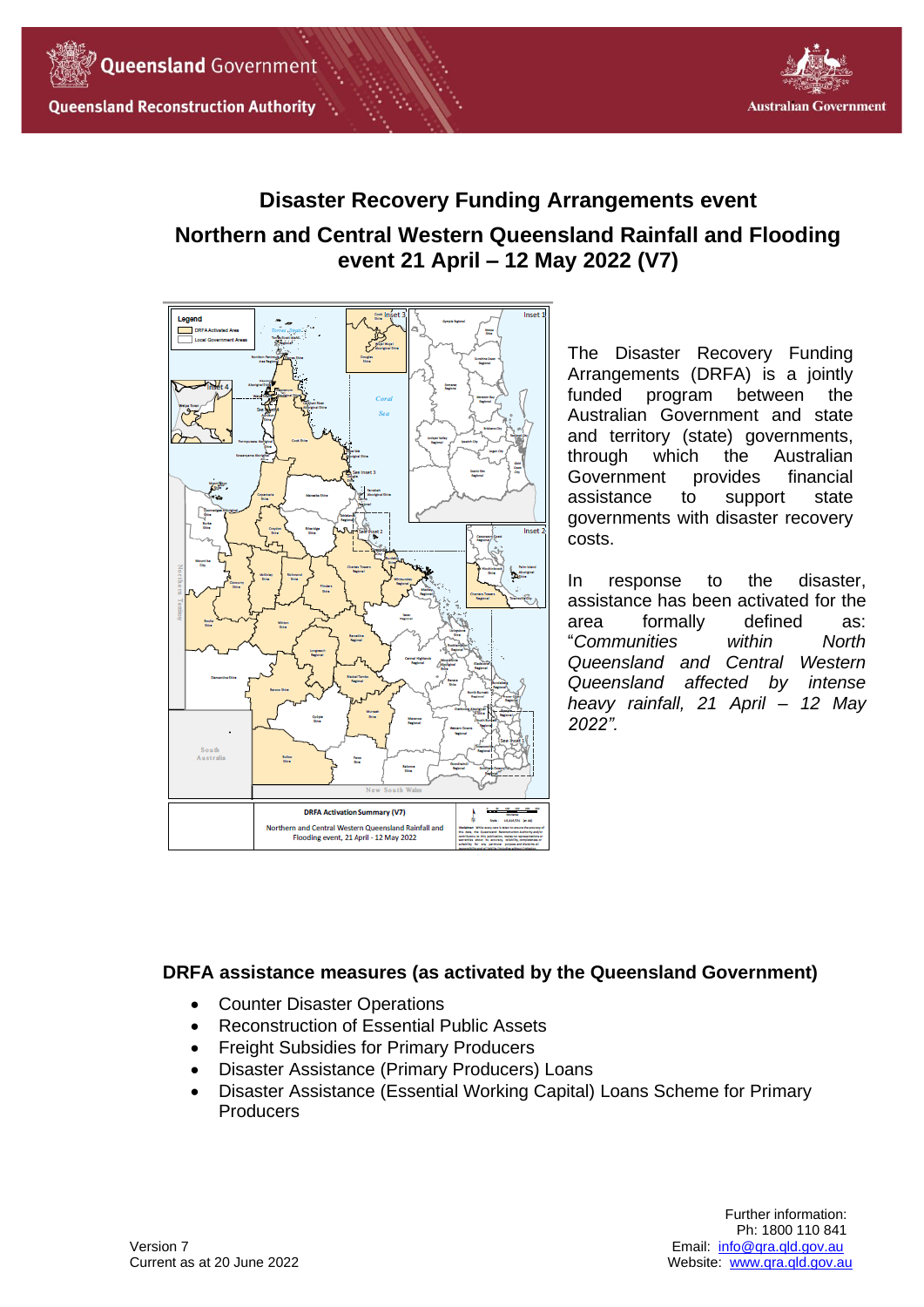

۰.

**Queensland Reconstruction Authority** 



| <b>Local Government Area</b>                             | <b>Counter</b><br><b>Disaster</b><br><b>Operations</b> | <b>Reconstruction</b><br>of Essential<br><b>Public Assets</b> | <b>Freight</b><br><b>Subsidies</b><br>for Primary<br><b>Producers</b> | <b>Disaster</b><br><b>Assistance</b><br>(Primary<br><b>Producers)</b><br><b>Loans</b> | <b>Disaster</b><br><b>Assistance</b><br>(Essential<br><b>Working Capital)</b><br><b>Loans Scheme for</b><br><b>Primary</b><br><b>Producers</b> |
|----------------------------------------------------------|--------------------------------------------------------|---------------------------------------------------------------|-----------------------------------------------------------------------|---------------------------------------------------------------------------------------|------------------------------------------------------------------------------------------------------------------------------------------------|
| <b>Barcaldine Regional</b><br>Council                    | 04/05/2022                                             | 04/05/2022                                                    | 26/05/2022                                                            | 26/05/2022                                                                            | 26/05/2022                                                                                                                                     |
| <b>Barcoo Shire Council</b>                              | 04/05/2022                                             | 04/05/2022                                                    |                                                                       |                                                                                       |                                                                                                                                                |
| <b>Blackall-Tambo Regional</b><br>Council                | 04/05/2022                                             | 04/05/2022                                                    |                                                                       |                                                                                       |                                                                                                                                                |
| <b>Boulia Shire Council</b>                              | 20/05/2022                                             | 04/05/2022                                                    |                                                                       |                                                                                       |                                                                                                                                                |
| <b>Bulloo Shire Council</b>                              |                                                        | 20/06/2022                                                    |                                                                       |                                                                                       |                                                                                                                                                |
| <b>Burdekin Shire Council</b>                            | 04/05/2022                                             | 04/05/2022                                                    |                                                                       |                                                                                       |                                                                                                                                                |
| Carpentaria Shire<br>Council                             | 20/05/2022                                             | 20/05/2022                                                    |                                                                       |                                                                                       |                                                                                                                                                |
| <b>Charters Towers</b><br><b>Regional Council</b>        | 16/05/2022                                             | 16/05/2022                                                    |                                                                       |                                                                                       |                                                                                                                                                |
| <b>Cloncurry Shire Council</b>                           | 20/05/2022                                             | 10/05/2022                                                    |                                                                       |                                                                                       |                                                                                                                                                |
| <b>Cook Shire Council</b>                                | 20/05/2022                                             | 04/05/2022                                                    |                                                                       |                                                                                       |                                                                                                                                                |
| Croydon Regional<br>Council                              | 26/05/2022                                             | 08/06/2022                                                    |                                                                       |                                                                                       |                                                                                                                                                |
| Douglas Shire Council                                    | 10/05/2022                                             | 10/05/2022                                                    |                                                                       |                                                                                       |                                                                                                                                                |
| <b>Flinders Shire Council</b>                            | 16/05/2022                                             | 16/05/2022                                                    |                                                                       |                                                                                       |                                                                                                                                                |
| Hope Vale Aboriginal<br><b>Shire Council</b>             | 10/05/2022                                             | 10/05/2022                                                    |                                                                       |                                                                                       |                                                                                                                                                |
| Lockhart River Aboriginal<br><b>Shire Council</b>        | 08/06/2022                                             | 08/06/2022                                                    |                                                                       |                                                                                       |                                                                                                                                                |
| Longreach Regional<br>Council                            | 04/05/2022                                             | 04/05/2022                                                    | 26/05/2022                                                            | 26/05/2022                                                                            | 26/05/2022                                                                                                                                     |
| <b>McKinlay Shire Council</b>                            | 10/05/2022                                             | 10/05/2022                                                    |                                                                       |                                                                                       |                                                                                                                                                |
| <b>Mornington Shire Council</b>                          | 04/05/2022                                             | 04/05/2022                                                    |                                                                       |                                                                                       |                                                                                                                                                |
| <b>Murweh Shire Council</b>                              |                                                        | 20/06/2022                                                    |                                                                       |                                                                                       |                                                                                                                                                |
| North Peninsula<br>Aboriginal Regional<br>Council        |                                                        | 08/06/2022                                                    |                                                                       |                                                                                       |                                                                                                                                                |
| Palm Island Aboriginal<br><b>Shire Council</b>           | 04/05/2022                                             | 04/05/2022                                                    |                                                                       |                                                                                       |                                                                                                                                                |
| <b>Richmond Shire Council</b>                            | 16/05/2022                                             | 16/05/2022                                                    |                                                                       |                                                                                       |                                                                                                                                                |
| <b>Torres Straight Island</b><br><b>Regional Council</b> |                                                        | 08/06/2022                                                    |                                                                       |                                                                                       |                                                                                                                                                |
| Whitsunday Regional<br>Council                           | 20/05/2022                                             | 20/05/2022                                                    |                                                                       |                                                                                       |                                                                                                                                                |
| <b>Winton Shire Council</b>                              | 20/05/2022                                             | 04/05/2022                                                    | 26/05/2022                                                            | 26/05/2022                                                                            | 26/05/2022                                                                                                                                     |
| Wujal Wujal Aboriginal<br><b>Shire Council</b>           |                                                        | 08/06/2022                                                    |                                                                       |                                                                                       |                                                                                                                                                |

V7 in red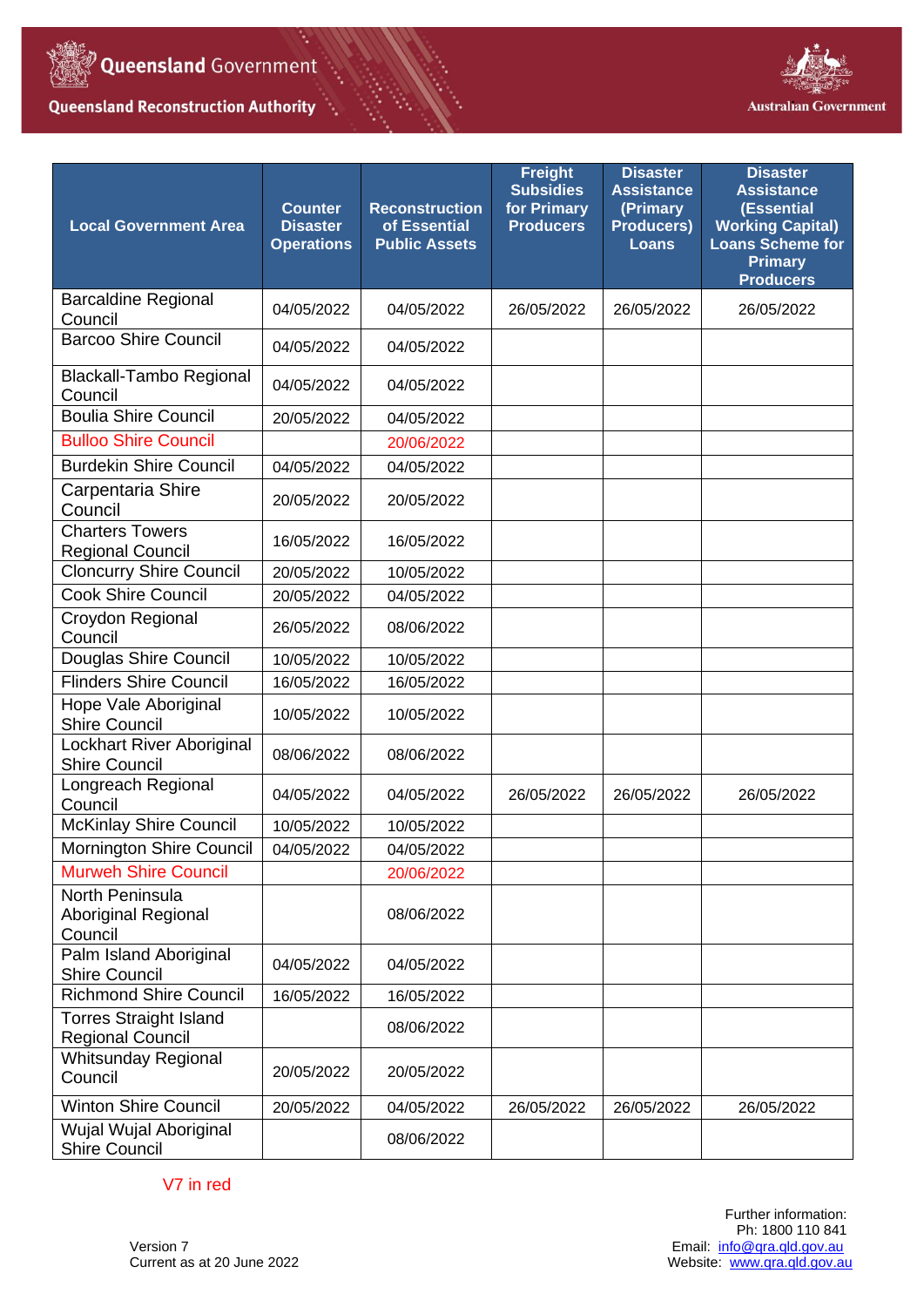